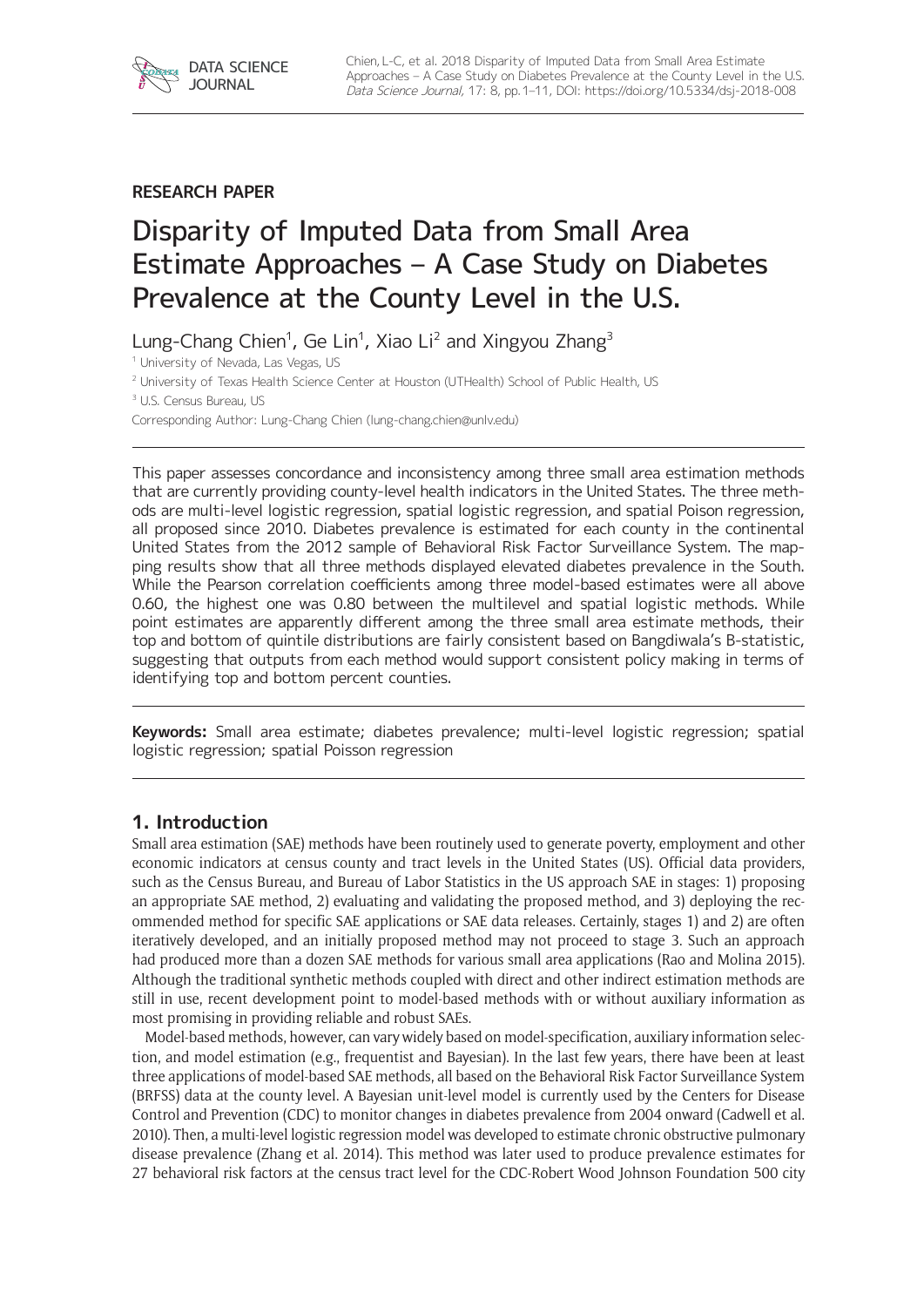project [\(https://www.cdc.gov/500cities/about.htm](https://www.cdc.gov/500cities/about.htm)). Then, a Bayesian space-time logit model was proposed to examine county level drinking patterns from 2002 to 2012 (Dwyer-Lindgren et al. 2015). An advanced estimation method was later used in various county-based risk factors and health outcome estimates, such as diabetes, cancer, cardiovascular disease and other major mortality patterns over time (Dwyer-Lindgren et al. 2016a; Dwyer-Lindgren et al. 2016b; Mokdad et al. 2017; Roth et al. 2017).

SAE methodological adoptions for major nationwide projects present several challenges, especially when the same data are used. First, by not going through the cycle of methodological development from proposing to validating a method, one risks of applying one application method as one fits for all without proper validation. The only exception in this regard is the multi-level logistic regression method that was later validated (Zhang et al. 2015). However, validating an application can be an endless endeavor; an application is appropriate for one health indicator may not necessarily appropriate for another. Second, when varied SAE methods are applied to the same health outcome at the same geographic level (e.g., county or census tract), it is not clear if one method is more appropriate to be used for the same dataset for all indicators, or different methods should be used for different indicators of the same dataset. When different SAE methods produce inconsistent county prevalence estimates, they would negatively affect decisions from local health agencies to direct limited resources to address purported health deficits. Finally, many auxiliary information used in SAE is themselves estimated by an SAE method with wide variation at the census tract and county levels. Examples include census poverty, household income variables, and many other variables from the American Community Surveys (Beaghen et al. 2012; Huang and Bell 2012). Furthermore, these variables are ever changing from time to time, and how to use auxiliary information and how they should be included in space-time SAE models have been a subject of SAE research (Rao and Molina 2015).

The current study intends to compare the three model-based methods to assess their concordance and inconsistency. A previous SAE study compared synthetic method, spatial data smoothing, and model-based regression analysis, and found that the model-based regression analysis was superior over the other two methods (Jia et al. 2004). Since the synthetic method was averaged over small area demographics, while spatial smoothing is a mechanic moving average, the superiority of the model-based regression analysis is naturally expected. In our study, we compared SAE methods that are all actively and continuously producing SAE products and scholarly publications using the BRFSS data, and they all seemed to be able to produce reliable prevalence estimates at the county level or even smaller geographic units in the US. In addition, earlier articles or recent extensions using BRFSS data at the county level can all be grouped under the three methods. For instance, the logistic regression approach used in estimating county level obesity in Mississippi (Zhang et al. 2011), and a newly proposed BRFSS-SAE method can be grouped under multi-level logistic regression (Pierannunzi et al. 2016). A two-step estimate of diabetes incidence applied essentially Cadwell's specification when it came to SAE (Barker et al. 2013). Another two-step estimate of undiagnosed diabetes is a computational improvement over the previous method (Dwyer-Lindgren et al. 2016b). We, therefore, chose the three methods as they represent current practices or the state of art of SAE using BRFSS data. Furthermore, since all three methods were applied to diabetes prevalence one way or the other, we chose diabetes as the outcomes for our comparative study.

# **2. Methods**

# **2.1. Data**

The study area was limited to 3,109 counties in the 48 states and the District of Columbia with a sample size of 455,406 respondents aged  $\geq$  18 years. The BRFSS 2012, the most recent year that the CDC released detailed county identifiers, was selected for SAEs. Respondents were regarded as having diabetes if they answered "yes" in the question: "Has a doctor, nurse, or other health professional ever told you had diabetes?" Figure 1 presents county level diabetes samples over the study area. It shows that about 28.47% counties  $(n = 884)$  did not have any samples in the public use file. Although a large number of counties with missing samples presents challenges to SAE, they also present opportunities to compare model-based estimations for those counties. Note also that a number of counties  $(N = 48)$  had selected samples but no diagnosed diabetes. A half of counties had a sample rate (i.e., the number of selected samples divided by the number of population) less than 0.11%. Only around 1% of the counties had a sample rate higher than 1.36%.

Demographic controls include age groups (18–44, 45–64, 65+ years), race (non-Hispanic White, non-Hispanic Black, Hispanic, Hispanic, and others), and sex (male and female), all of them were used in the three methods. A total of 8, 582 respondents who did not report any of the three personal characteristics, living locations (state or county), and the diagnosis of diabetes were removed. **Table 1** shows that higher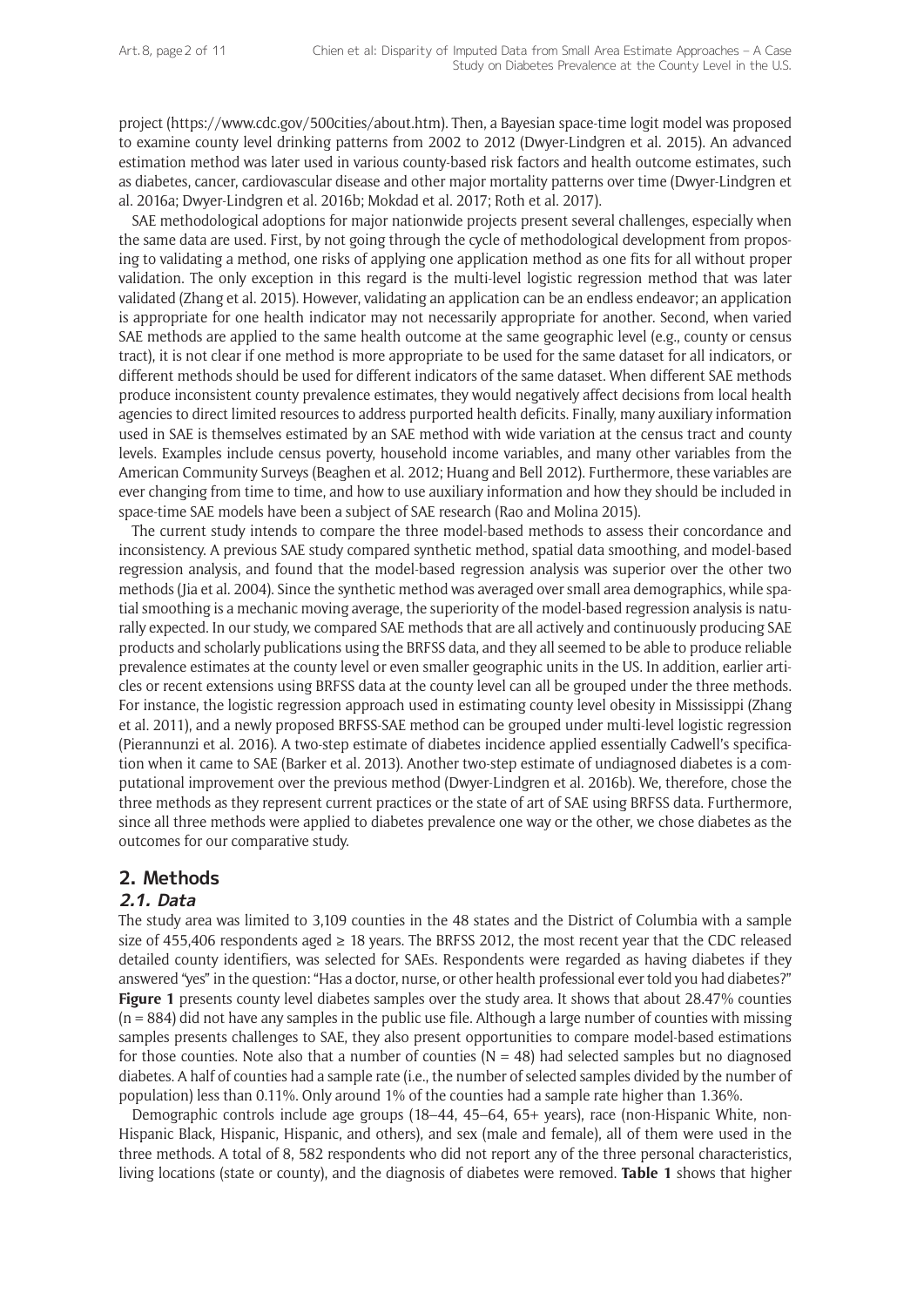

**Figure 1:** Geographic distribution of the number of diagnosed diabetes cases in the Behavioral Risk Factor Surveillance Survey among 3,109 U.S. counties in 2012. The color pattern was categorized by the quartiles of the number of diagnosed diabetes.

**Table 1:** Summary table of diabetes in the U.S.

|                    | <b>Diagnosed diabetes</b> | P-value*       |          |
|--------------------|---------------------------|----------------|----------|
|                    | <b>No</b>                 | <b>Yes</b>     |          |
|                    | N(%)                      | N(%)           |          |
| Age                |                           |                | < 0.0001 |
| $18 - 45$          | 105446 (96.65%)           | 3650 (3.35%)   |          |
| $45 - 64$          | 140475 (86.91%)           | 21159 (13.09%) |          |
| $65+$              | 105983 (80.03%)           | 26440 (19.97%) |          |
| Sex                |                           |                | < .0001  |
| Male               | 140905 (86.67%)           | 21673 (13.33%) |          |
| Female             | 214109 (87.72%)           | 29962 (12.28%) |          |
| Race               |                           |                | < 0.0001 |
| Non-Hispanic White | 282189 (88.27%)           | 37485 (11.73%) |          |
| Non-Hispanic Black | 29536 (80.34%)            | 7227 (19.66%)  |          |
| Hispanic           | 22269 (86.33%)            | 3525 (13.67%)  |          |
| Others             | 16710 (86.55%)            | 2596 (13.45%)  |          |

\* Chi-square test, where 7519 missing values are excluded.

proportions of diagnosed diabetes were observed in elderly aged 65+ (19.97%), males (13.33%), and non-Hispanic Blacks (19.66%), with all the chi-square tests being significant at p-values < 0.0001.

County poverty rate, defined as percent of people living under the 100% of the federal poverty line was included as a county-level auxiliary variable. It was based on the 5-year estimate, according to American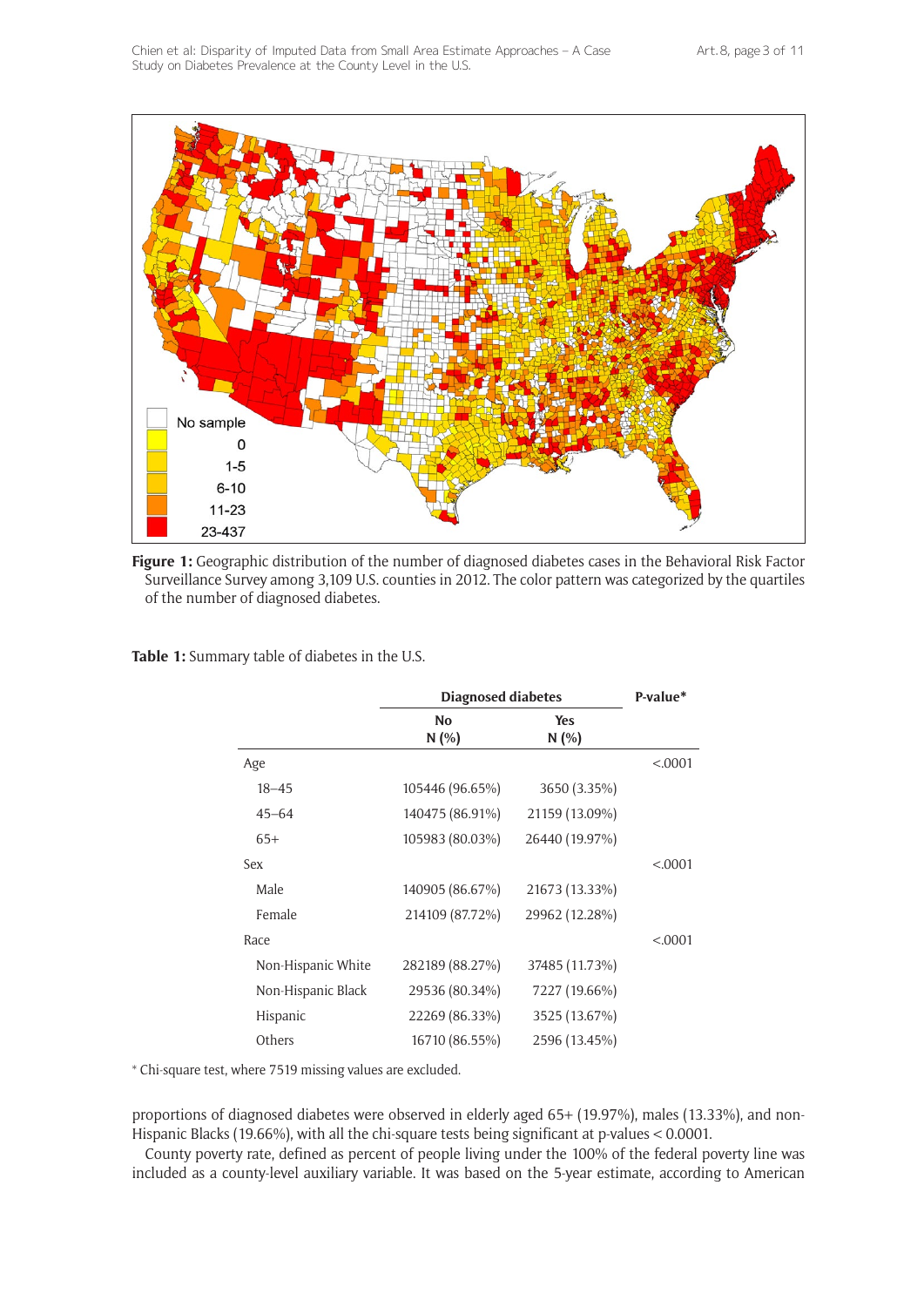Community Survey 2012 (Zhang et al. 2014). The average of the poverty percentage among 3,109 counties is 11.97% (standard deviation  $[SD] = 5.53$ ).

#### **2.2. Model specification**

In the model specification process, we made sure that all models were specified as close as possible to the original SAE models. The multilevel logistic regression model, which is labeled Model 1, was specified identical to original model using the original SAS codes provided by the author (Zhang et al. 2014).

$$
logit[P(Y_{\text{isc}}=1)]=\alpha+\beta_1(age)_i+\beta_2{(race)}_i+\beta_3(sex)_i+\beta_4(povery)_c+\gamma_s+\tau_c,
$$
\n(1)

where *Yisc* is a binary outcome variable of having diabetes (1 = yes, 0 = no) for individual *i* living in state *s* and county *c*. On the right hand side:  $\alpha$  is an intercept, and  $(\beta_1, \beta_2, \beta_3, \beta_4)$  are slopes for fixed effects of age, race, sex, and poverty, respectively. The last two terms are random effects <sup>γ</sup>*<sup>s</sup>* for state *s* and <sup>τ</sup>*<sup>c</sup>* for county *c*.

 In the absence of time effect, Model 2 can be specified by dropping time effect from the space-time logistic model in Dwyer-Lindgren et al. (2015), for which the original R codes were also provided:

$$
logit[P(Yic = 1)] = \alpha + \beta_1 (age)j + \beta_2 (race)j + \beta_3 (sex)j + \beta_4 (powerly)c + \tau_c + fspat(c),
$$
 (2)

which has a similar model construct to Model 1 without state random effect. In particular, county effect was attributed to a spatial uncorrelated random effect *τc* and a spatial function *fspat* (*c*), which is Markov random fields following an intrinsic conditional autoregressive prior (Kindermann and Snell, 1980). Due to the complexity of estimating two county effects, we applied the integrated Laplace approximation (INLA) to accelerate the model fitting, and improve the possibility of algorithm convergence (Rue et al. 2009).

Model 3 is a Bayesian Poisson model, which assumes that survey data are sampled from the complete population data (Cadwell et al. 2010). It estimates *Yijkc* as the number of diagnosed diabetes cases at age group *i*, race *j*, sex *k* in county *c*, which follows a Poisson distribution with a mean of <sup>µ</sup>*ijkc*. Thus, Model 3 is specified:

$$
\log \left(\mu_{ijkc}\right) = \alpha + \beta_{1i} + \beta_{2j} + \beta_{3k} + \beta_4 \left(\text{poverty}\right)_c + f_{\text{spat}}(c) + \log(n_{ijkc}),\tag{3}
$$

where  $\beta_{1i}$ ,  $\beta_{2i}$ ,  $\beta_{3k}$  are for age, race, and sex effects, respectively. The spatial function  $f_{\text{spat}}(c)$  is still Markov random fields as in Model 2. The last term  $\log(n_{ijkc})$  is an offset corresponding to the logarithm of the at-risk population index by *i, j, k, c*. Similar to Model 2, we applied the INLA to estimate unknown parameters in Model 3. Note that the original model proposed by Cadwell et al. (2010) did not include the poverty as a confounding variable. To be consistent with the specifications of the first two models, we opted to include the poverty variable in Model 3.

#### **2.3. SAE for diabetes area**

To generate county-level diabetes prevalence from Model 1, we obtained estimated coefficients for four fixed effects (age, sex, race and poverty) and 3,157 random effects (48 states plus 3,109 counties). In particular, counties without samples had a county-level random effect ( $\tau_c$ ) imputed by the average of adjacent counties' random effects (Zhang et al. 2014). Hence, the probability of a diabetic person is:

$$
P(Y_{\text{isc}} = 1 | age, race, sex, s, c, p) = \frac{\exp(\hat{\alpha} + \hat{\beta}_1(age)_i + \hat{\beta}_2(race)_i + \hat{\beta}_3(sex)_i + \hat{\beta}_4(poverty)_c + \hat{\gamma}_s + \hat{\tau}_c)}{1 + \exp(\hat{\alpha} + \hat{\beta}_1(age)_i + \hat{\beta}_2(race)_i + \hat{\beta}_3(sex)_i + \hat{\beta}_4(poverty)_c + \hat{\gamma}_s + \hat{\tau}_c)}.
$$
(4)

The number of diabetes cases in each county can then be summed up by age, race and sex. After dividing by state-county specific population, we can obtain the SAE of diabetes prevalence straightforwardly:

$$
p_{sc} = \frac{\sum_{age}\sum_{race}\sum_{sex}P(Y_{isc}=1|age, race, sex, s, c) \times (Pop | age, race, sex, s, c)}{\sum_{age}\sum_{race}\sum_{sex} (Pop | age, race, sex, s, c)}.
$$
(5)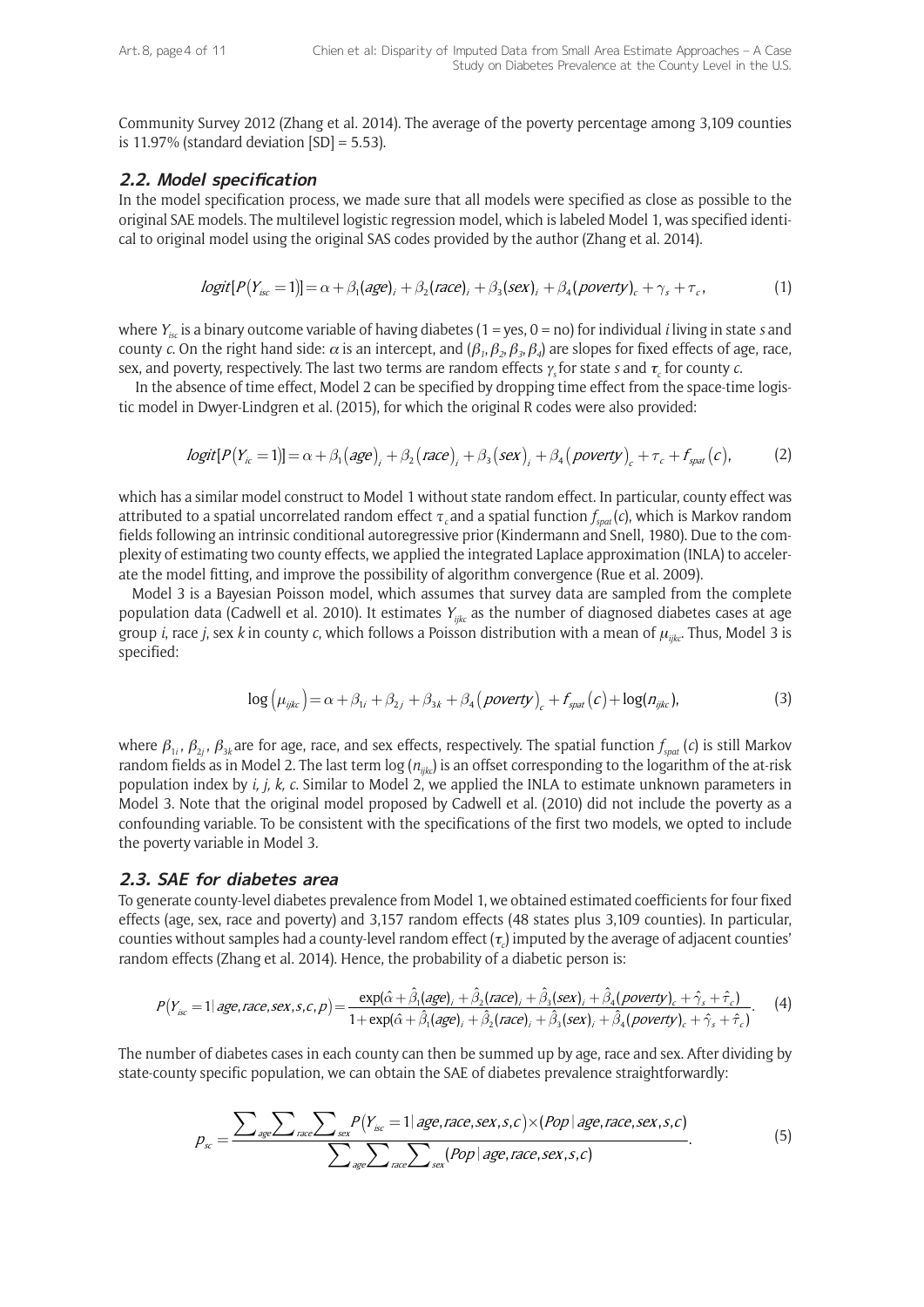To generate county-level diabetes prevalence from Model 2, we first calculated the probability of a person with diagnosed diabetes similar to Eq. (5) by replacing state random effect γ*ˆs* term with the estimated spatial function  $\hat{f}_{\textit{spat}}(c)$ :

$$
P(Y_{ic}=1 \mid age, race, sex, c, p) = \frac{\exp(\hat{\alpha} + \hat{\beta}_1(age)_i + \hat{\beta}_2(race)_i + \hat{\beta}_3(sex)_i + \hat{\beta}_4(powerly)_c + \hat{\tau}_c + \hat{f}_{spat}(c))}{1 + \exp(\hat{\alpha} + \hat{\beta}_1(age)_i + \hat{\beta}_2(race)_i + \hat{\beta}_3(sex)_i + \hat{\beta}_4(powerly)_c + \hat{\tau}_c + \hat{f}_{spat}(c))}.
$$
(6)

We then used the probability to calculate the SAE of diabetes prevalence:

$$
p_c = \frac{\sum_{age}\sum_{race}\sum_{sex}P(Y_{ic}=1|age, race, sex, c) \times (Pop | age, race, sex, c)}{\sum_{age}\sum_{race}\sum_{sex}(Pop | age, race, sex, c)}.
$$
(7)

The approach to generating SAEs for Model 3 differs from Models 1 and 2. Note that we defined *Nijkc* and *Yijkc* in Model 3 as age-race-sex-county specific at-risk population, and those with diabetes, respectively. Thus, we can derive  $Z_{iik}$  the number of unobserved people with diagnosed diabetes, indexed by age, race, sex and county straightforwardly. Let  $P_c$  be the SAE of diabetes prevalence in county  $c$ , then it is the sum of the observed and unobserved, or  $Y_{iikc} + Z_{iikc}$ .

$$
p_c = E(p_c|Y,n,N) = E\left[\frac{\sum_{i} \sum_{j} \sum_{k} (Z_{ijkc} + Y_{ijkc})}{\sum_{i} \sum_{j} \sum_{k} N_{ijkc}}|Y,n,N\right] = \frac{\sum_{i} \sum_{j} \sum_{k} [E(Z_{ijkc}|Y,n,N) + Y_{ijkc}]}{\sum_{i} \sum_{j} \sum_{k} N_{ijkc}},
$$
(8)

where  $Z_{ijkc}$  |*Y, n, N* ~ POI( $\gamma_{jikc}$ ), and the parameter  $\gamma_{jikc}$  is defined as:

$$
\gamma_{ijkc} = \left(\frac{\mu_{ijkc}}{n_{ijkc}}\right) \times \left(N_{ijkc} - n_{ijkc}\right) = \exp(\hat{\alpha} + \hat{\beta}_{1i} + \hat{\beta}_{2j} + \hat{\beta}_{3k} + \hat{\beta}_4 \left(\text{povery}\right)_c + \hat{f}_{\text{spat}}(c)\right) \times \left(N_{ijkc} - n_{ijkc}\right). \tag{9}
$$

Because the parameter *γijkc* is exactly the expected value of a Poisson distribution, the SAE of diabetes prevalence based on Model 3 is:

$$
p_c = \frac{\sum_{i} \sum_{j} \sum_{k} [\gamma_{ijkc} + Y_{ijkc}]}{\sum_{i} \sum_{j} \sum_{k} N_{ijkc}}.
$$
 (10)

#### **2.4. Analysis of concordance and inconsistency**

We first used county maps to provide visual descriptions of diabetes estimates by the three methods. The intention here is to see if the three methods provide consistent geographic patterns regardless of specific county prevalence rates. Moreover, we categorized the SAEs into five quintiles (top 20%, upper-middle 20%, middle 20%, lower-middle 20% and bottom 20% of observations) in each model, and calculated Bangdiwala's B-statistic (also known as Cohen's Kappa coefficients) to evaluate the proportion of counties in the same quintile categories (Bangdiwala and Shankar 2013). The observer agreement charts were also provided to visualize the proportion of concordance in each quintile between two models.

Model 1 was analyzed by the PROC GLIMMIX procedure in SAS v9.13. Model 2 & 3 was analyzed by the *inla* package in R software v3.13 (R Core Team). The agreement analysis was accomplished by the PROC FREQ procedure in SAS v9.13. Parameters were determined significance by a type I error of 0.05. In the preliminary analysis, we used both weighted and unweighted samples. Although both provided very close estimates, the average from the unweighted was closer to the national weighted average. The latter result was also reported in a validation study of multilevel logistic SAE (Zhang et al. 2015). For this reason, the unweighted sample was used for the estimations of three models.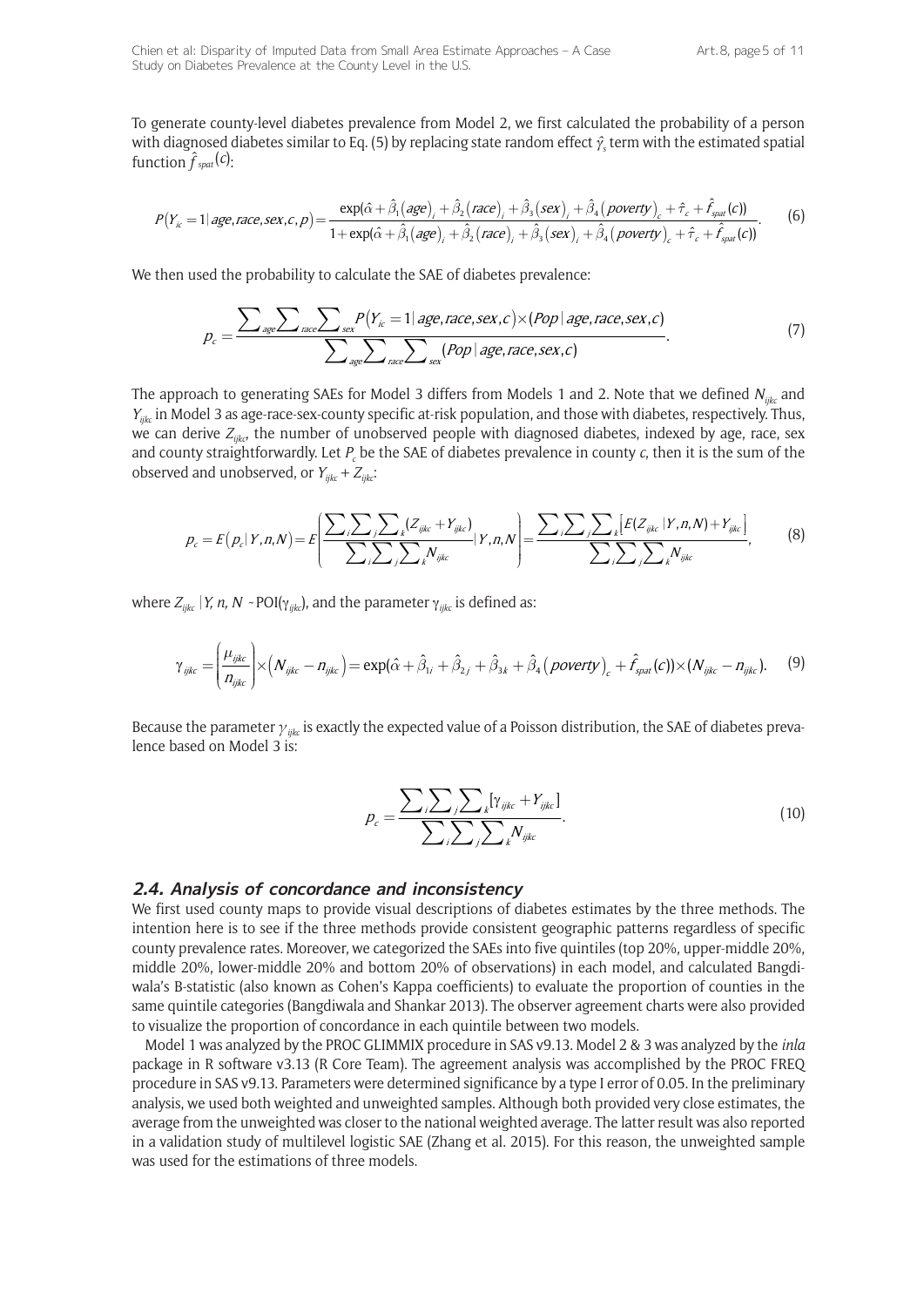Art. 8, page 6 of 11

# **3. Results**

Results from SAEs of diabetes prevalence are shown in **Figure 2** in 5 quantiles. In general all three models captured the elevated prevalence in the South; all three models show reduced prevalence in West North Central and some northern Mountain states. Models 1 and 2 generated broadly similar geographic distributions, especially for counties with missing samples (refer to **Figure 1**). Models 2 and 3 had some similar geographic patterning when sample sizes for diabetes were relatively large (e.g., >24). The scatter plots in **Figure 3** reconfirmed those observations that Models 1 and 2 had closer SAEs than those compared to Model 3. The



Figure 2: Comparing three SAEs of diabetes prevalence at the county level using quintiles.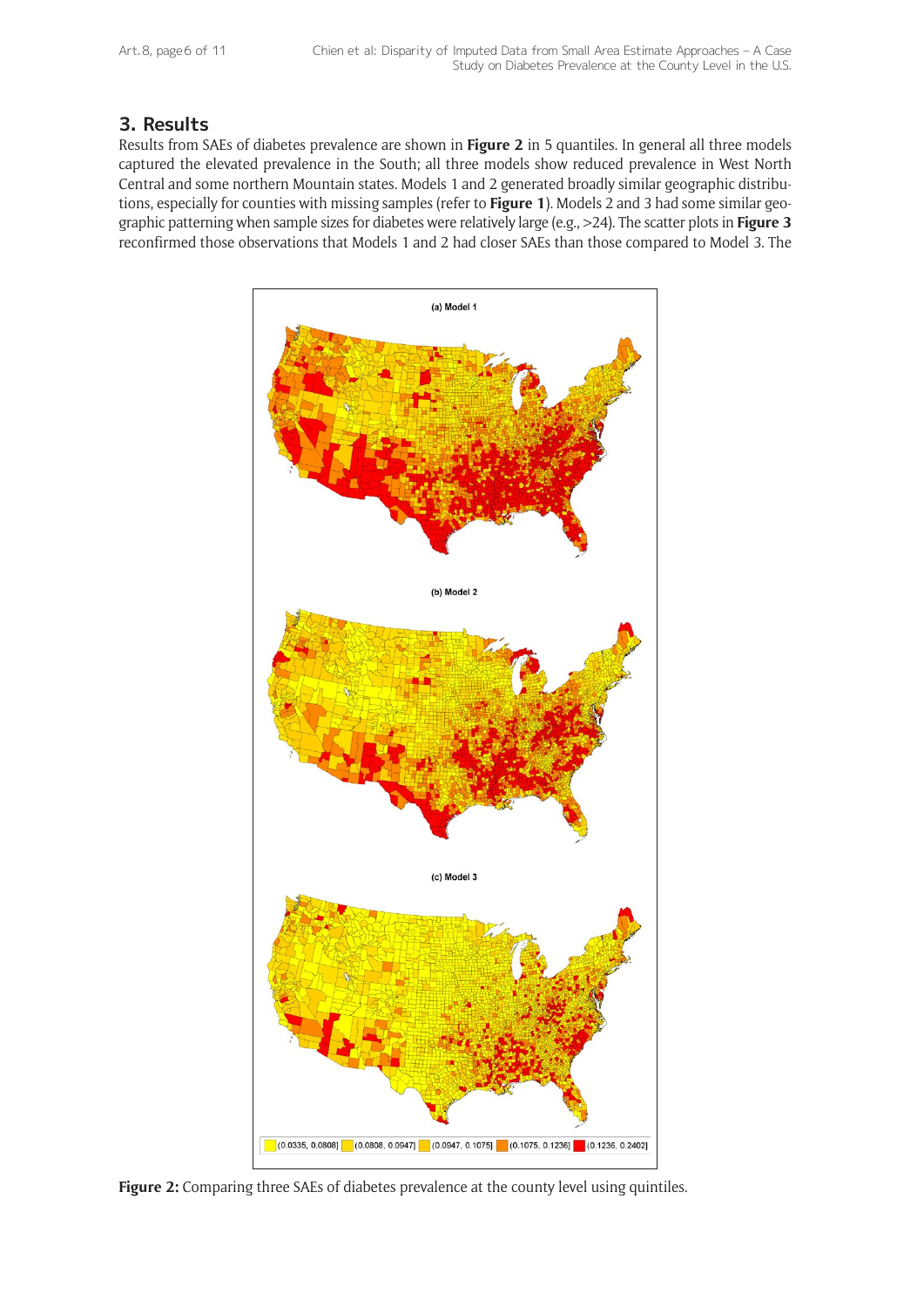correlation coefficient of SAEs between Model 1 and 2 was 0.85, while it dropped to 0.61 between Models 1 and 3. Likewise, the coefficient between Model 2 and 3 was 0.60. Even Model 1 and 2 estimates are broadly similar, we would not consider them close given the correlation coefficient was less than 0.90.

The weighted diabetes prevalence from the sample of the current study was 10.3%. Model 2 provides closest average (0.1042) among 3,109 counties (**Table 2**), while Model 1 had the highest average (0.1152). In terms of spread measures, Model 2 had the highest SD (0.0238), Model 1 resulted in the longest range by 0.1894 (0.0508, 0.2402), and Model 2 resulted in the longest interquartile range by 0.0323 (0.0870, 0.1193). Model 3 had the smallest average, SD, range, and interquartile range. Similar patterns appeared in the 2,225 counties with samples in the BRFSS. Among the other 884 counties without samples, Model 3 still had the smallest average of SAEs, and the SD became only a half compared to the SD of Model 3 in the counties with samples (0.0105 vs. 0.0226).

**Table 3** shows the post-hoc comparisons of diabetes prevalence estimate, resulting in the largest mean difference in Model 1 by 0.0250 (95% CI = 0.0237, 0.0264) compared to Model 3 among 3,109 counties. For counties with samples, Model 1 still had the largest mean difference compared to Model 3, but the difference decreased to 0.0186 (95% CI = 0.0170, 0.0202). In particular, Model 2 and Model 3 had the least significantly difference by only 0.0073 (95% CI = 0.0057, 0.0089). For counties without samples in the BRFSS, Model 1 still had the largest difference by 0.0413 (95% CI = 0.0388, 0.0438) compared to Model 3, and this difference was over 2-fold of the difference between the two models among counties with samples in the BRFSS. A similar scenario occurs in the comparison between Model 2 and Model 3. Nonetheless, the difference between Model 1 and Model 2 had a tiny change between counties with and without samples in the BRFSS (0.0122 vs. 0.0104). ANOVA results in significant differences in the SAE of diabetes prevalence among the three models, regardless of presence and absence of samples in the BRFSS.



**Figure 3:** Scatter plots of small area estimates among Models 1, 2 and 3.

| Model                                               | Mean   | <b>SD</b> | Minimum | Q <sub>1</sub> | Median | Q <sub>3</sub> | Maximum | F      | $P-value^{\dagger}$ |
|-----------------------------------------------------|--------|-----------|---------|----------------|--------|----------------|---------|--------|---------------------|
| All counties ( $N = 3,109$ )                        |        |           |         |                |        |                |         |        |                     |
|                                                     | 0.1152 | 0.0237    | 0.0508  | 0.0986         | 0.1121 | 0.1282         | 0.2402  | 910.22 | < .0001             |
| 2                                                   | 0.1042 | 0.0238    | 0.0335  | 0.0870         | 0.1024 | 0.1193         | 0.2171  |        |                     |
| 3                                                   | 0.0902 | 0.0220    | 0.0342  | 0.0373         | 0.0855 | 0.1023         | 0.1789  |        |                     |
| Counties with samples in the BRFSS ( $N = 2,225$ )  |        |           |         |                |        |                |         |        |                     |
| 1                                                   | 0.1146 | 0.0222    | 0.0536  | 0.0994         | 0.1124 | 0.1272         | 0.2210  | 377.93 | < 0.0001            |
| 2                                                   | 0.1034 | 0.0233    | 0.0405  | 0.0868         | 0.1024 | 0.1187         | 0.1940  |        |                     |
| 3                                                   | 0.0960 | 0.0226    | 0.0351  | 0.0800         | 0.0931 | 0.1097         | 0.1789  |        |                     |
| Counties without samples in the BRFSS ( $N = 884$ ) |        |           |         |                |        |                |         |        |                     |
| 1                                                   | 0.1167 | 0.0271    | 0.0510  | 0.0969         | 0.1105 | 0.1311         | 0.2402  | 831.05 | < .0001             |
| $\mathcal{L}$                                       | 0.1063 | 0.0250    | 0.0335  | 0.0875         | 0.1023 | 0.1208         | 0.2171  |        |                     |
| 3                                                   | 0.0755 | 0.0105    | 0.0342  | 0.0687         | 0.0736 | 0.0806         | 0.1337  |        |                     |

**Table 2:** Descriptive statistics of diabetes prevalence estimates from the three SAE models.

Abbreviation:  $SD =$  Standard deviation;  $Q1 =$  The first quartile;  $Q3 =$  The third quartile  $\uparrow$  The p-values were calculated from the analysis of variation.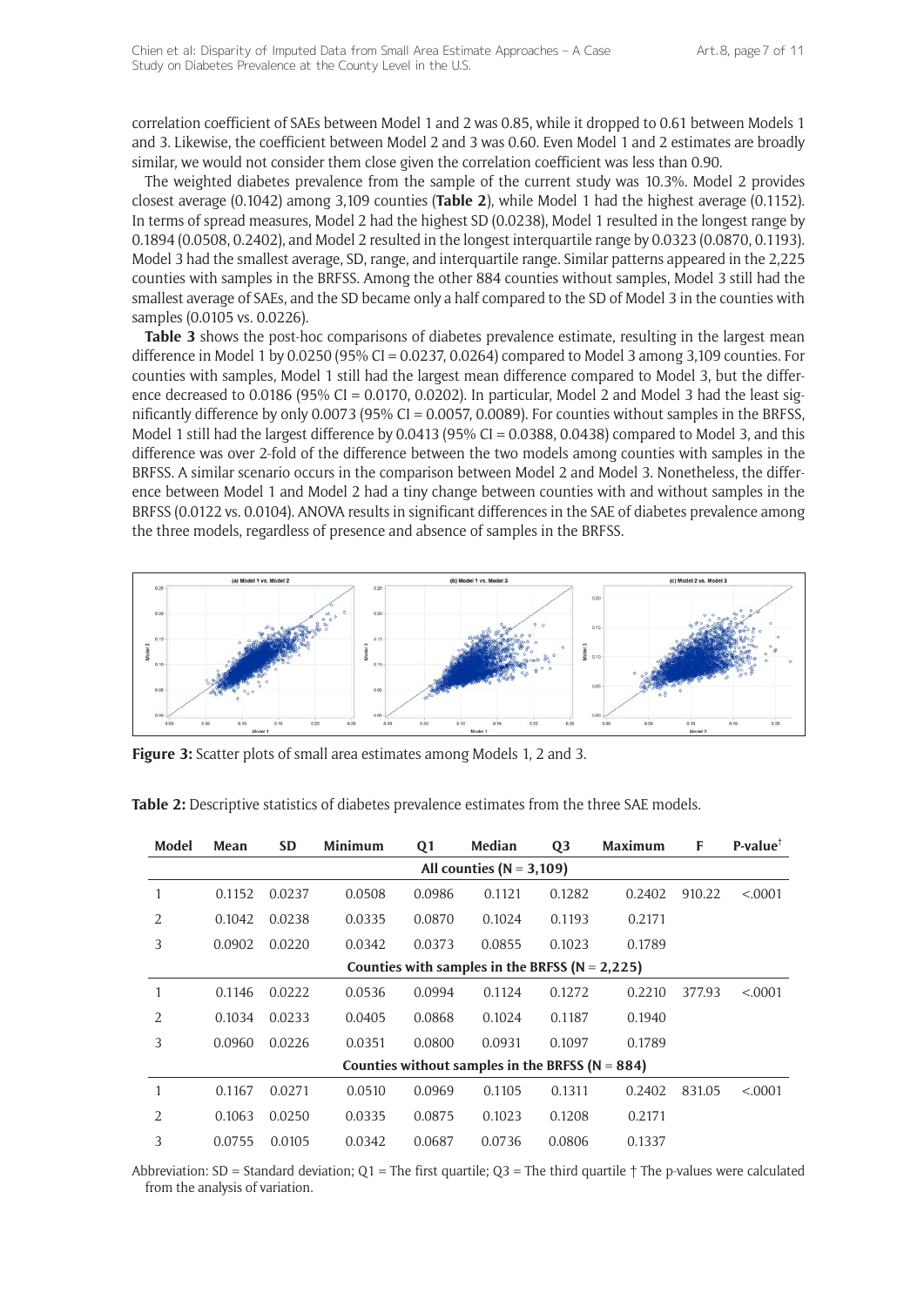| Comparison                                          | <b>Difference</b> |                  |  |  |  |  |  |  |
|-----------------------------------------------------|-------------------|------------------|--|--|--|--|--|--|
| All counties ( $N = 3,109$ )                        |                   |                  |  |  |  |  |  |  |
| Model 1 vs. Model 2                                 | 0.0110            | (0.0096, 0.0124) |  |  |  |  |  |  |
| Model 1 vs. Model 3                                 | 0.0250            | (0.0237, 0.0264) |  |  |  |  |  |  |
| Model 2 vs. Model 3                                 | 0.0140            | (0.0127, 0.0154) |  |  |  |  |  |  |
| Counties with samples in the BRFSS ( $N = 2,225$ )  |                   |                  |  |  |  |  |  |  |
| Model 1 vs. Model 2                                 | 0.0112            | (0.0096, 0.0128) |  |  |  |  |  |  |
| Model 1 vs. Model 3                                 | 0.0186            | (0.0170, 0.0202) |  |  |  |  |  |  |
| Model 2 vs. Model 3                                 | 0.0073            | (0.0057, 0.0089) |  |  |  |  |  |  |
| Counties without samples in the BRFSS ( $N = 884$ ) |                   |                  |  |  |  |  |  |  |
| Model 1 vs. Model 2                                 | 0.0104            | (0.0079, 0.0129) |  |  |  |  |  |  |
| Model 1 vs. Model 3                                 | 0.0413            | (0.0388, 0.0438) |  |  |  |  |  |  |
| Model 2 vs. Model 3                                 | 0.0309            | (0.0284, 0.0333) |  |  |  |  |  |  |

#### **Table 3:** Mean difference comparison in the SAE of diabetes prevalence among Models 1, 2 and 3.



**Figure 4:** The observer agreement charts of categorized small area estimates among Models 1, 2 and 3.

The concordance analysis intends to show similarity in diagonals or closer to diagonals in a contingency table of 5 by 5 quantiles. A greater concordance is shown in both tails than in the middle quantiles. The SAEs among the three models had a smaller proportion of concordance in the second, third, and fourth sections (see in **Figure 4** in the 20th percentile to the 80th percentile in terms of agreement and near agreement areas). **Figure 4(a)** has the highest Bangdiwala's B-statistic by 0.3800, indicating that 38% of the 3,109 counties had the SAEs of diabetes prevalence in the same quintile sections from Model 1 and 2. However, the proportions decreased to 17.87% from Model 1 and Model 3, and 17.61% from Model 2 and Model 3 (see light blue and white areas in **Figure 4(b)** and **(c)**) indicating more inconsistent SAEs between Model 1/2 and Model 3. Since the top and bottom quantiles had little dis-concordance, using each method alone for small area estimate comparisons toward means would not generate considerable inconsistencies as far as counties with greatly above or below the national mean (e.g., 20%) are concerned.

#### **4. Discussion**

Currently, various SAE methods are used by federal agencies and research institutions, and it is difficult to gauge their estimation performance. In this paper, we have compared SAEs from thee model-based methods that are all actively producing SAEs at county or smaller area units. Our comparisons focused on spatial patterns or relative measures (e.g., quintiles) generated from each method, rather than point estimates. Overall, the three methods were able to point to the elevated diabetes prevalence observed in southern states. In addition, both top and bottom quintiles categories had highest concordance, which is of less concern, because either top or bottom of quantiles are matter the most in terms of policy making. In other words, when a county is high in diabetes prevalence compared to the national average, it less likely goes wrong if another SAE method is used.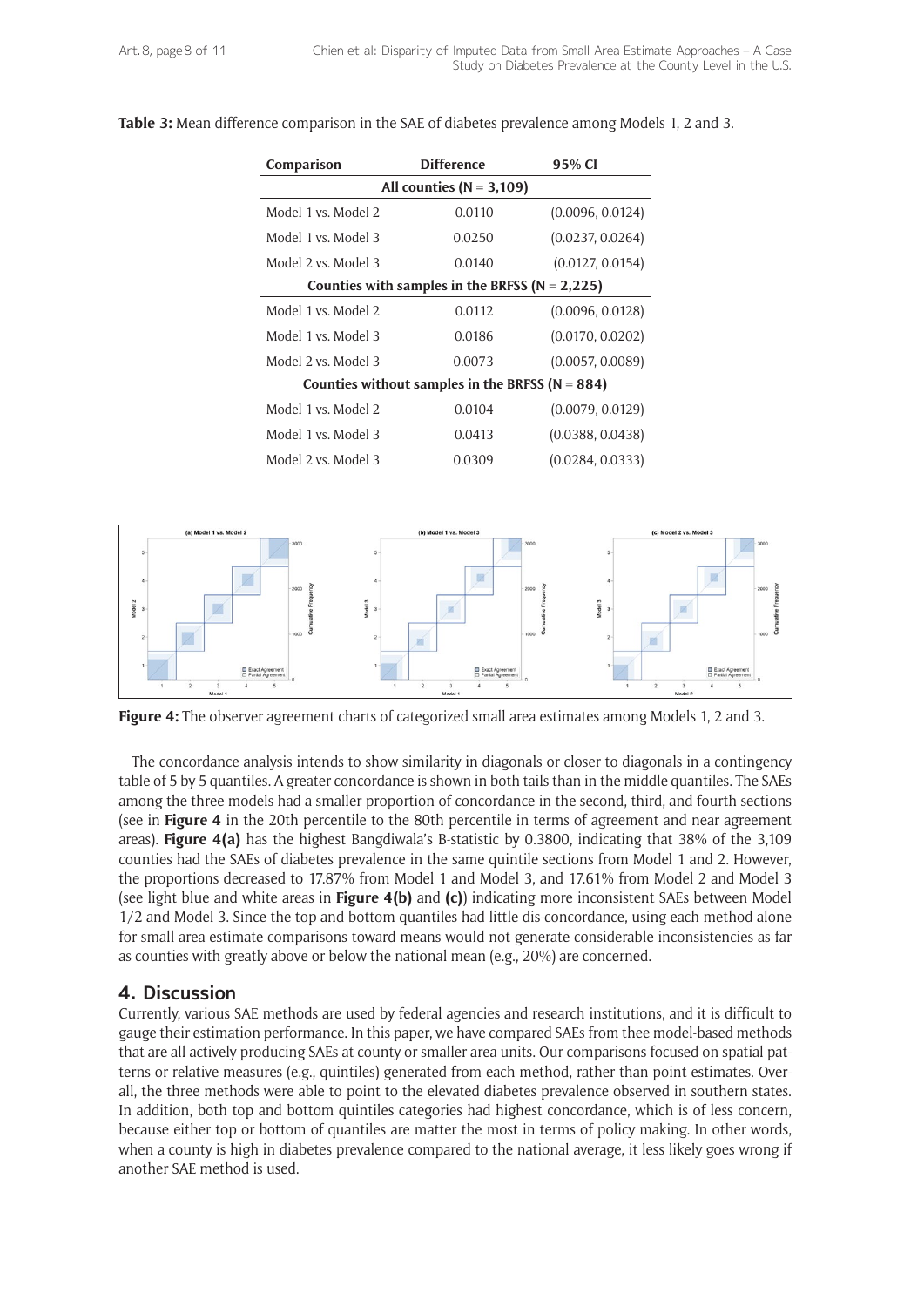Partly due to data limitation from the public use BRFSS file, we had 884 counties without identifiers in our SAEs. Since spatial Poisson regression in Model 3 depends on samples in spatial units, missing county samples would cause more problems for SAEs. Indeed, separate comparisons, both in map displays and post-hoc analyses, showed substantial discrepancies in counties with missing identifiers, and in general, they were under estimates compared to Model 1 and 2 estimates. Even though requesting unsuppressed BRFSS with all county identifiers is possible through each state (Li and Lin 2014), the problem remains for many small counties not to be sampled in the BRFSS.

Model-based SAE methods often include small area auxiliary information, and it tends to improve model predictability. However, different ways of using small area auxiliary variables present challenges for model comparisons. It also produces inconsistent model parameter estimates in space-time models, as both importance and reliance of auxiliary information change over the time dimension. Since socioeconomic status (SES) relates to many health outcomes, it is expected to be included in model-based SAEs in some form. In the original articles, only Model 1 used poverty, and Model 2 used education level, while model 3 did not use any SES variables. In the current study, we included the *poverty* variable for all three models to aid comparisons. Even we are not sure if poverty or educational level is more appropriate as a proxy for SES, we are pretty certain that not including poverty in model 3 would lead its SAEs to be far more inconstant from those generated from Models 1 and 2 than we currently observed. Future work should refine census based auxiliary variables for SAE. Studies should also expand to include potential administrative records, such as hospital discharge data, visits to physician clinics to either assist or produce separate SAEs, while guarding confidentiality.

Nationwide SAE of BRFSS at the county level can be calibrated to reflect state level estimates. In the absence of the full geographic sample, and to be true the three SAE model, we opted not to calibrate their estimates. Perhaps, for this reason, the three SAEs provided quite different national averages in diabetes prevalence, with Model 1 being the highest and Model 3 being the lowest. That is also why we placed less emphasis on comparing point estimates from the three methods. In real world practice, it might be preferable to calibrate the sample for each state to ensure each state average from SAEs match the overall state prevalence without SAE (Mohl 1996). Future work should compare point estimates of SAE methods and how sample sizes or population size of small areas would after the confidence intervals. It is especially pertinent when considering that auxiliary information tends to be estimates with smaller population areas having a greater margin of errors, suggesting varied uncertainties when conduct cross regional comparative SAE studies for a particular disease or health outcomes.

To some degree, all three methods considered spatial effects. The multilevel method uses the state-county hierarchy to account for some spatial effects while Models 2 and 3, use Markov random fields to work through geographically connected boundaries among all counties. While Model 1 does not consider local variation, models 2 and 3 were unable to incorporate geographic entities that completely separately or do not have local connectivity to other entities, such as Alaska or Hawaii. For this reason, we were unable to include Alaska and Hawaii due to their geographic separation. In addition, none of the three SAE methods considered spatial clustering. However, we know when data are fairly complete (e.g., births and deaths), model-based estimates would be substantially biased when spatial clustering or spatial association effects were not removed (Lin and Zhang 2012). Future studies should examine the effects of spatial clusters or clustering effects on SAEs, and remedies to reduce potential biases. Some of clustering effects could simply be due to spatial unit mismatches, in which case, we could address them through MAUP methods already developed.

### **5. Conclusion**

All three methods were able to display elevated county-level diabetes prevalence in the South. While their point estimates were very highly correlated, the highest coloration was between the multilevel and spatial logistic methods (r = 0.86), suggesting much higher consistency compared to the spatial Poisson regression method. While there are apparent differences in point estimates among the three SAE methods, their top and bottom 20 percent distributions are fairly consistent. Each method outputs would support consistent policy making in terms of top and bottom percent counties for diabetes prevalence.

# **Acknowledgement**

We thank for the consulting support from Institute of Health Metrics and Evaluation at the University of Washington.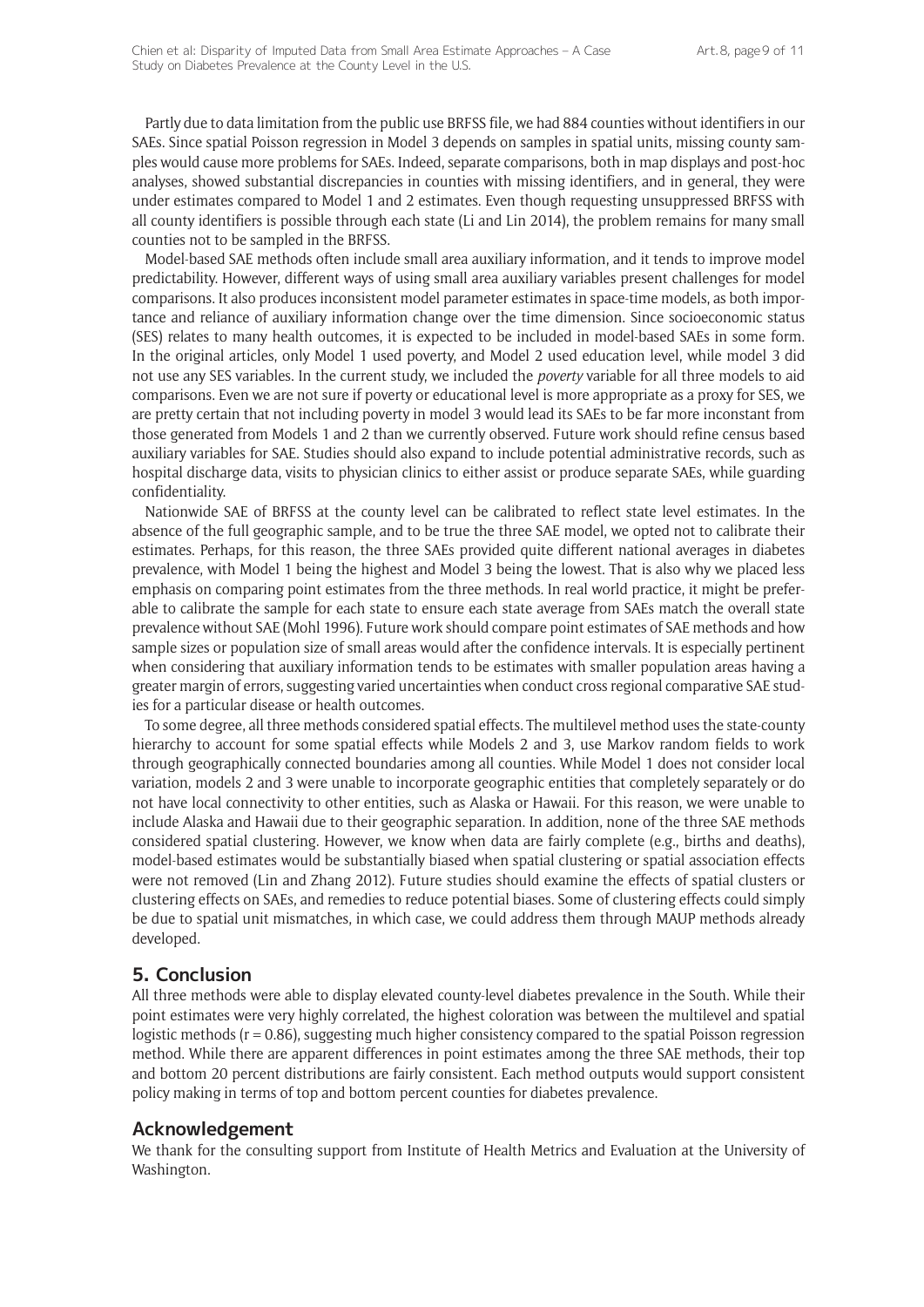# **Competing Interests**

The authors have no competing interests to declare.

# **Disclaimer**

The views expressed on statistical issues in this paper are those of the authors and not necessarily those of Economic Research Service, U.S. Department of Agriculture.

### **References**

- **Bangdiwala, S I** and **Shankar, V** 2013 The agreement chart. *BMC Med Res Methodol* 13: 97–97. DOI: [https://](https://doi.org/10.1186/1471-2288-13-97) [doi.org/10.1186/1471-2288-13-97](https://doi.org/10.1186/1471-2288-13-97)
- **Barker, L E, Thompson, T J, Kirtland, K A, Boyle, J P, Geiss, L S, McCauley, M M** and **Albright, A L**  2013 Bayesian Small Area Estimates of Diabetes Incidence by United States County, 2009. *J Data Sci* 11: 269–280.
- **Beaghen, M, McElroy, T, Weidman, L, Asiala, M** and **Navarro, A** 2012 Interpretation and use of American Community Survey multiyear estimates. *Statistics*: 03.
- **Cadwell, B L, Thompson, T J, Boyle, J P** and **Barker, L E** 2010 Bayesian small area estimates of diabetes prevalence by US county, 2005. *J Data Sci* 8: 173–188.
- **Dwyer-Lindgren, L, Bertozzi-Villa, A, Stubbs, R W, Morozoff, C, Kutz, M J, Huynh, C, Barber, R M, Shackelford, K A, Mackenbach, J P, van Lenthe, F J, Flaxman, A D, Naghavi, M, Mokdad, A H** and **Murray, C J** 2016a US County-Level Trends in Mortality Rates for Major Causes of Death, 1980–2014. *JAMA* 316: 2385–2401. DOI: <https://doi.org/10.1001/jama.2016.13645>
- **Dwyer-Lindgren, L, Flaxman, A D, Ng, M, Hansen, G M, Murray, C J** and **Mokdad, A H** 2015 Drinking Patterns in US Counties From 2002 to 2012. *Am J Public Health* 105: 1120–1127. DOI: [https://doi.](https://doi.org/10.2105/AJPH.2014.302313) [org/10.2105/AJPH.2014.302313](https://doi.org/10.2105/AJPH.2014.302313)
- **Dwyer-Lindgren, L, Mackenbach, J P, van Lenthe, F J, Flaxman, A D** and **Mokdad, A H** 2016b Diagnosed and Undiagnosed Diabetes Prevalence by County in the U.S., 1999–2012. *Diabetes care* 39: 1556–1562. DOI:<https://doi.org/10.2337/dc16-0678>
- **Huang, E T** and **Bell, W R** 2012 An Empirical Study on Using Previous American Community Survey Data Versus Census 2000 Data in SAIPE Models for Poverty Estimates. *Statistics*: 04.
- **Jia, H, Muennig, P** and **Borawski, E** 2004 Comparison of small-area analysis techniques for estimating county-level outcomes. *Am J Prev Med* 26: 453–460. DOI: [https://doi.org/10.1016/j.ame](https://doi.org/10.1016/j.amepre.2004.02.004)[pre.2004.02.004](https://doi.org/10.1016/j.amepre.2004.02.004)
- **Kindermann, R** and **Snell, J L** 1980 *Markov random fields and their applications,* Providence, R.I.: American Mathematical Society. DOI: <https://doi.org/10.1090/conm/001>
- **Li, T** and **Lin, G** 2014 Examining the role of location-specific associations between ambient air pollutants and adult asthma in the United States. *Health & Place* 25: 26–33. DOI: [https://doi.org/10.1016/j.health](https://doi.org/10.1016/j.healthplace.2013.10.007 )[place.2013.10.007](https://doi.org/10.1016/j.healthplace.2013.10.007 )
- **Lin, G** and **Zhang, T** 2012 Examining Extreme Weather Effects on Birth Weight From the Individual Effect to Spatiotemporal Aggregation Effects. *J Agric Biol Environ Stat* 17: 490–507. DOI: [https://doi.org/10.1007/](https://doi.org/10.1007/s13253-012-0102-1) [s13253-012-0102-1](https://doi.org/10.1007/s13253-012-0102-1)
- **Mohl, S** 1996 Understanding calibration estimators in survey sampling. *Surv Methodol* 22(2).
- **Mokdad, A H, Dwyer-Lindgren, L, Fitzmaurice, C, Stubbs, R W, Bertozzi-Villa, A, Morozoff, C, Charara, R, Allen, C, Naghavi, M** and **Murray, C J** 2017 Trends and Patterns of Disparities in Cancer Mortality Among US Counties, 1980–2014. *JAMA* 317: 388–406. DOI: [https://doi.org/10.1001/](https://doi.org/10.1001/jama.2016.20324 ) [jama.2016.20324](https://doi.org/10.1001/jama.2016.20324 )
- **Pierannunzi, C, Xu, F, Wallace, R C, Garvin, W, Greenlund, K J, Bartoli, W, Ford, D, Eke, P** and **Town, G M** 2016 A Methodological Approach to Small Area Estimation for the Behavioral Risk Factor Surveillance System. *Prev Chronic Dis* 13: E91. DOI:<https://doi.org/10.5888/pcd13.150480>
- **Rao, J N K** and **Molina, I** 2015. *Small area estimation.* 2nd edition. ed. Wiley Series in Survey Methodology. John Wiley & Sons, Inc., Hoboken, New Jersey. DOI:<https://doi.org/10.1002/9781118735855>
- **Roth, G A, Dwyer-Lindgren, L, Bertozzi-Villa, A, Stubbs, R W, Morozoff, C, Naghavi, M, Mokdad, A H**  and **Murray, C J L** 2017 Trends and Patterns of Geographic Variation in Cardiovascular Mortality Among US Counties, 1980–2014. *JAMA* 317: 1976–1992. DOI:<https://doi.org/10.1001/jama.2017.4150>
- **Rue, H, Martino, S** and **Chopin, N** 2009 Approximate Bayesian inference for latent Gaussian models by using integrated nested Laplace approximations. *J R Stat Soc Series B* 71: 319–392. DOI: [https://doi.](https://doi.org/10.1111/j.1467-9868.2008.00700.x) [org/10.1111/j.1467-9868.2008.00700.x](https://doi.org/10.1111/j.1467-9868.2008.00700.x)